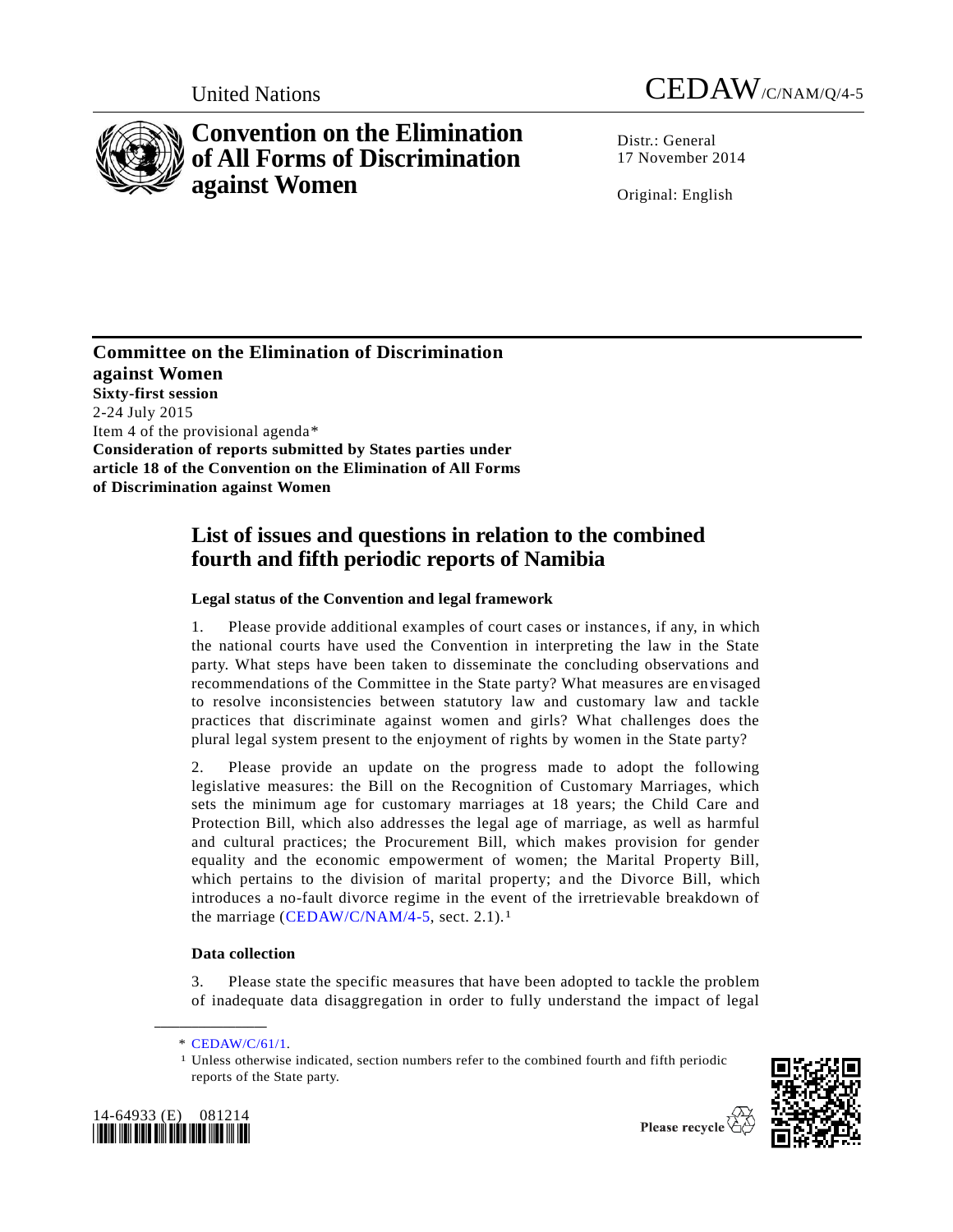and policy measures aimed at addressing sex- and/or gender-based discrimination in the State party. Specifically, what measures have been taken to resolve inconsistencies in data sources and research methodologies?

## **National machinery for the advancement of women**

4. It is indicated that the Gender Commission has been replaced by national and regional task forces (table 2). Please provide information on their mandates and budgetary resources. Please also indicate the coordination mechanisms in place so that women's organizations are involved in the planning, implementation and evaluation of gender policies and programmes. Please provide information on the impact of the gender-responsive budgeting exercise undertaken by the Ministry of Gender Equality and Child Welfare, the extent to which gender has been mainstreamed in all government structures, the role of civil society organizations in the advancement of women's rights and the coordination of the 48 gender focal points appointed by the Ministry (ibid.). Please also provide information on the progress made to implement the National Gender Policy (2010-2020).

## **Access to justice**

5. Please provide information on measures taken to eliminate the multiple barriers faced by women in gaining access to justice, such as negative stereotypes, prejudices and attitudes towards women who are victims of gender-based violence, in particular on the part of law enforcement officials. Please provide further information on the measures being taken to increase the prosecution and conviction rates for sexual offences, especially rape, which are very low (sect. 3.1). Please also indicate the number of registered cases, investigations and prosecutions of violations of women's rights, in particular violence against women, in addition to the nature of the punishments imposed on perpetrators. What efforts are being made to improve the capacity and knowledge of the judiciary, the education sector, civil society and the general public regarding gender equality and women's rights? Please provide information on the measures being taken to tackle challenges associated with the cost of gaining access to justice and the need to ensure that legal aid is available and accessible to all indigent women.

#### **Temporary special measures**

6. It is indicated that the Employment Equity Commission tasked the Labour Resource and Research Institute to assess the impact of the Affirmative Action (Employment) Act (Act No. 29 of 1998) and that it reported that gender inequalities were still apparent at most workplaces (sect. 4.1). Please provide information on what kind of temporary special measures are envisaged and when they will be introduced in order to accelerate the achievement of de facto equality for women in all areas covered by the Convention, in particular in employment, decision-making positions and Parliament. What measures are in place to promote understanding of temporary special measures for the advancement of women and their implementation in the State party?

## **Stereotypes and harmful practices**

7. It is indicated that traditional opinions about gender roles are often deeply entrenched and the Government must take care to ensure that efforts to combat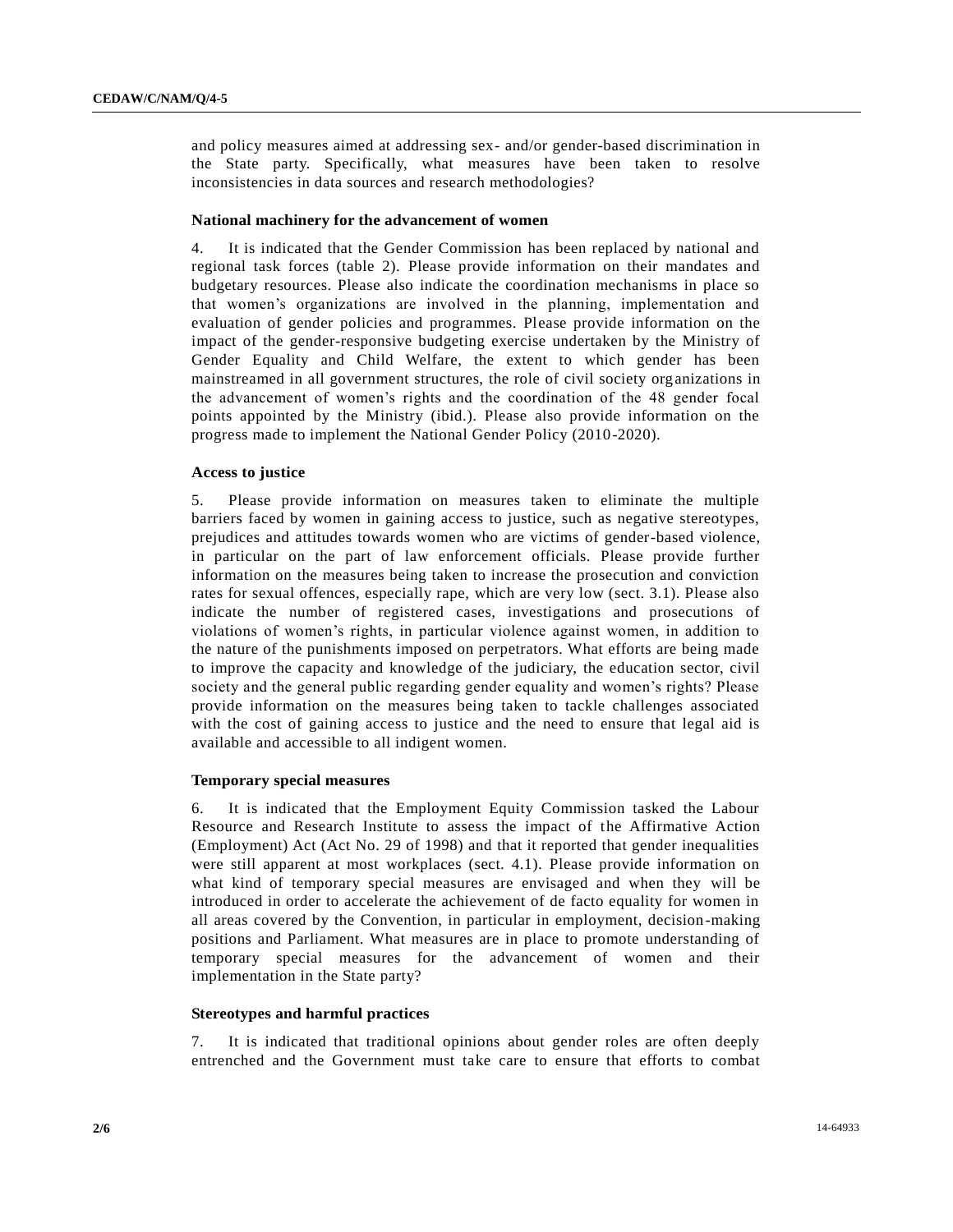stereotypes continue (sect. 5.3). It is also indicated that a certain level of genderbased violence is tolerated and permitted in traditional culture (sect. 14.2). Please provide information on the specific measures that the State party envisages taking to eliminate the deep-rooted traditional stereotypical attitudes regarding the role of women in society and gender-based violence. In its previous concluding observations, the Committee expressed its concern over the impact of the Traditional Authorities Act (Act No. 25 of 2000), which gives traditional authorities the right to supervise and ensure the observance of customary law, some of which may have a negative impact on women [\(CEDAW/C/NAM/CO/3,](http://undocs.org/CEDAW/C/NAM/CO/3) para. 16). Please indicate whether the study to assess the impact of the implementation of the Traditional Authorities Act and the Community Courts Act (October 2003) has been conducted as recommended (ibid., para. 17). If it has been, what were its results?

8. Please explain the measures taken to eliminate the harmful cultural practices of widow inheritance, sexual initiation practices and child marriage in the State party. Please provide data on the prevalence of those practices and on the sanctions that have been imposed on the perpetrators.

## **Violence against women**

9. It is indicated that the number of reported rapes and attempted rapes per year has more than doubled since independence, even though the population has increased only by 39 per cent (sect. 3.1). Please provide information on the effectiveness of measures taken to combat violence against women, in particular rape and domestic violence. Specifically, please provide an update on the progress made on the proposals adopted at a special meeting of the Cabinet held on 20 February 2014 to tighten the requirements for bail in cases of gender-based violence, amend the Correctional Service Act (Act No. 9 of 2012) in order to deny parole to persons convicted of gender-based violence offences, introduce legislation that imposes longer prison sentences on persons convicted of gender-based violence offences, ensure that the school curricula contains information on the prevention of gender-based violence and ways to raise the awareness of young people of it, initiate a campaign on gender-based violence, fast-track the investigation and trial of gender-based violence cases and introduce a witness protection programme to protect witnesses who testify against persons accused of gender-based violence.

10. Please respond to reports that the high levels of violence in the State party, especially cases of rape and murder by intimate partners, are partly as a result of the weak implementation of laws, the poor coordination of gender-based violence programmes and the absence of earmarked funding to tackle gender-based violence. What measures have been taken to respond to violence targeting HIV-positive women and the attendant low-level reporting of such violence? Please provide information on the number of shelters available and their funding from the State party, protection orders issued and hotlines established. What measures have been taken to tackle the challenges faced in the implementation of the Combating of Domestic Violence Act (Act No. 4 of 2003)? Please also provide an update on progress made in revising the Combating of Rape Act (Act No. 8 of 2000) in the light of the recommendations for amendments being considered by the Law Reform and Development Commission (sect. 3.1).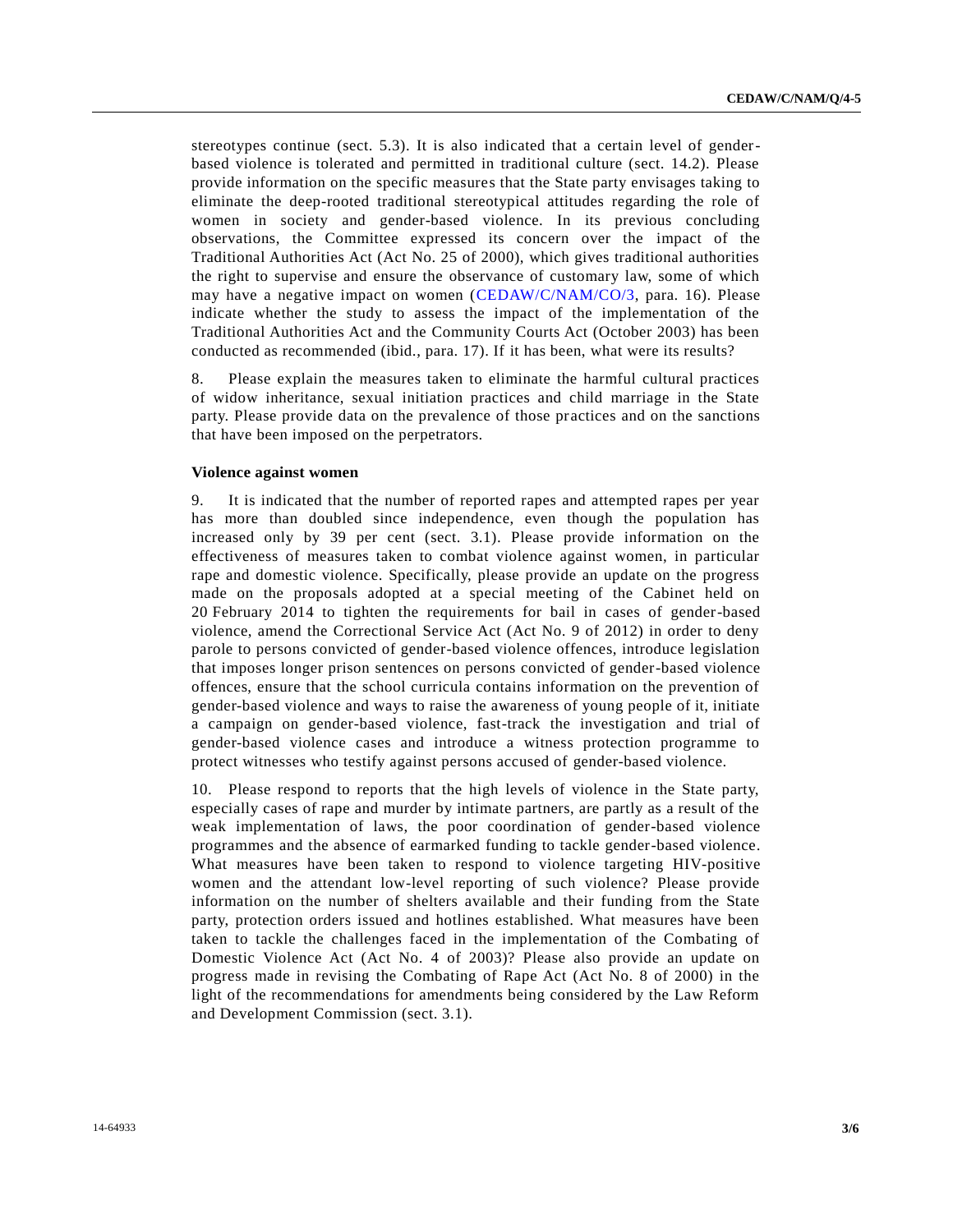## **Trafficking and exploitation of prostitution**

11. It is indicated that the State party undertook a national baseline study on human trafficking in Namibia in 2009, which found that children were trafficked from neighbouring countries for purposes of labour and sexual exploitation, while adult women were mainly trafficked for sexual exploitation (sect. 6.2). It is also indicated that further research would be conducted towards the end of 2011 (sect. 6.4). Please provide an update, including the results, if further research has indeed been conducted. Please provide updated information on the number of prosecutions and convictions as well as the nature of sanctions imposed against perpetrators involved in trafficking in women and girls.

12. It is indicated that prostitution is illegal and that women engaged in prostitution in the State party are subjected to various forms of violence, which contributes to their vulnerability to HIV/AIDS (sect. 6.1). It is stated that studies conducted in the State party indicate that the root cause of prostitution is poverty and unemployment (sects. 6.1 and 6.4). Please state the measures taken to deal with the lack of funding affecting exit programmes for women in prostitution. Please provide information on specific measures in place to protect women engaged in prostitution against violence and HIV.

## **Participation in political and public life**

13. It is indicated that the representation of women in the National Assembly, local government, the civil service and the judiciary is very low (sects. 7.1-7.3). It is also indicated that, although the representation of women in foreign missions shows gender parity at 50 per cent, most female representation is in supportive positions rather than ambassadors (sect. 8). Please provide information on the specific measures being taken to ensure equal representation of women in decision-making bodies, both in the public and private spheres of life, in particular in the National Assembly, local government, the civil service, international organizations and the judiciary.

#### **Nationality**

14. It is stated that the Ministry of Home Affairs and Immigration, in collaboration with the Ministry of Health and Social Services, launched a pilot birth registration project at the Katutura State Hospital in Windhoek in 2009 and that the State party plans to roll out the facility of issuing birth certificates to other hospitals (sect. 9.4). Please provide information on the progress made and challenges encountered in rolling out the project on birth registration. Please also provide data, disaggregated by sex and other factors, on children whose births have been registered in the State party since the project was rolled out.

#### **Education**

15. It is indicated that, in 2009, there were 1,735 cases of pregnancy-related dropout, of which 96 per cent were girls, and that pregnancy affects the retention of learners (sects. 10.1.1 and 10.8). Please provide information on the progress made in the implementation of the new policy for the prevention and management of "learner pregnancy", including the resources allocated therefor. What measures are being taken to tackle the high rate of adolescent pregnancy in the State party? It is also stated that parents are required to pay school development fees, but are entitled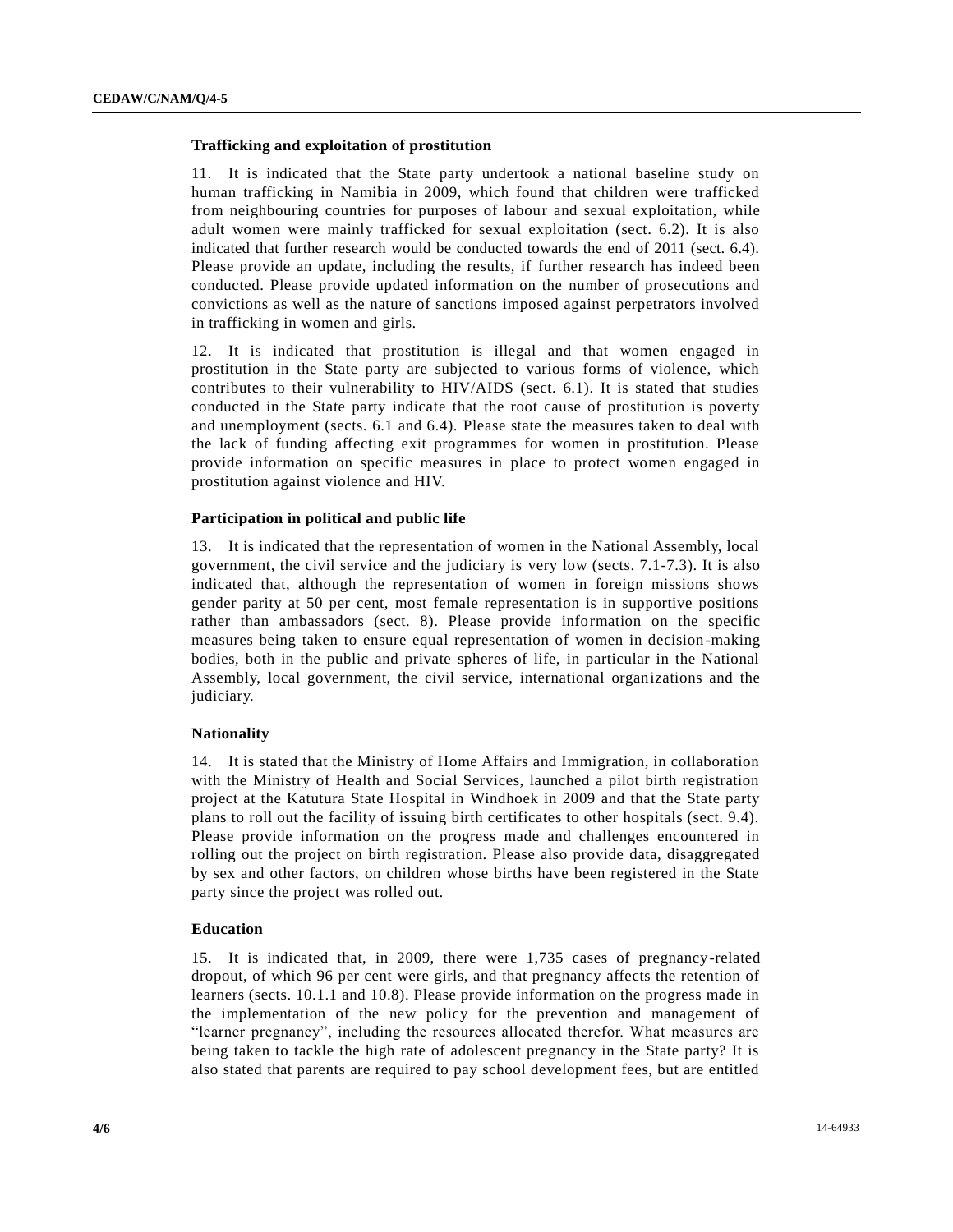to exemptions under certain conditions. At the same time, however, it is indicated that exemptions are not always consistently applied and/or that parents are not aware of how to gain access to them (sect. 10.1.2). Please state the specific measures taken to ensure the consistent application of those exemptions and to raise awareness among parents of how to benefit from them.

#### **Employment**

16. It is indicated that the rate of unemployment among women is significantly higher than that among men and that women are concentrated in jobs in private households and the wholesale and retail sectors, among others (sect. 11.1). Please provide information on the specific measures taken to improve the employment of women in the State party. To what extent has the Affirmative Action (Employment) Act been used in this regard? What were its results? Please provide information on the full range of measures taken to address occupational segregation between men and women in employment.

## **Health**

17. It is indicated that, although access to maternal health care has increased in the State party, the maternal mortality rate has also risen (sect. 12.3.1). Please provide information on the strategies and programmes in place to deal with the increased levels of maternal mortality. According to information before the Committee, complications associated with abortion are the second most important cause (20.7 per cent) of maternal mortality. What measures have been taken to streamline the complex and onerous administrative procedures for obtaining approval for abortion, which disproportionately affect poor women? Please also explain the measures being taken to deal with the problems associated with illegal abortion, infanticide and baby-dumping.

18. According to information before the Committee, the problem of forced/ coerced sterilization of women, in particular targeting HIV-positive women, is rampant in the State party. Please explain the specific measures that have been put in place to ensure that medical practitioners obtain full and informed consent from all women, regardless of their HIV status, before conducting sterilization procedures. Please explain the steps that the State party has taken to investigate and provide redress to women who are victims of coerced sterilization. Please also provide data, disaggregated by sex and other factors, on the number of HIV-positive persons in the State party. What measures are envisaged to address the prevalence of HIV infection of people, in particular women, in their thirties (sects. 12.6 and 12.7)? What progress has been made to accelerate the gains achieved regarding the prevention of mother-to-child transmission of HIV since the launch of a national elimination plan on that subject in 2012 (sect. 12.6)? Please provide information on the status of the draft bill on mental health, which is to replace the currently outdated legislation (ibid.).

#### **Rural women**

19. Please respond to reports that the Communal Land Reform Act (Act No. 5 of 2002), which is intended to increase women's access to communal land by repealing the discriminatory customary practice that prevented widows from remaining on communal land allocated to their deceased husbands, has had limited impact in rural